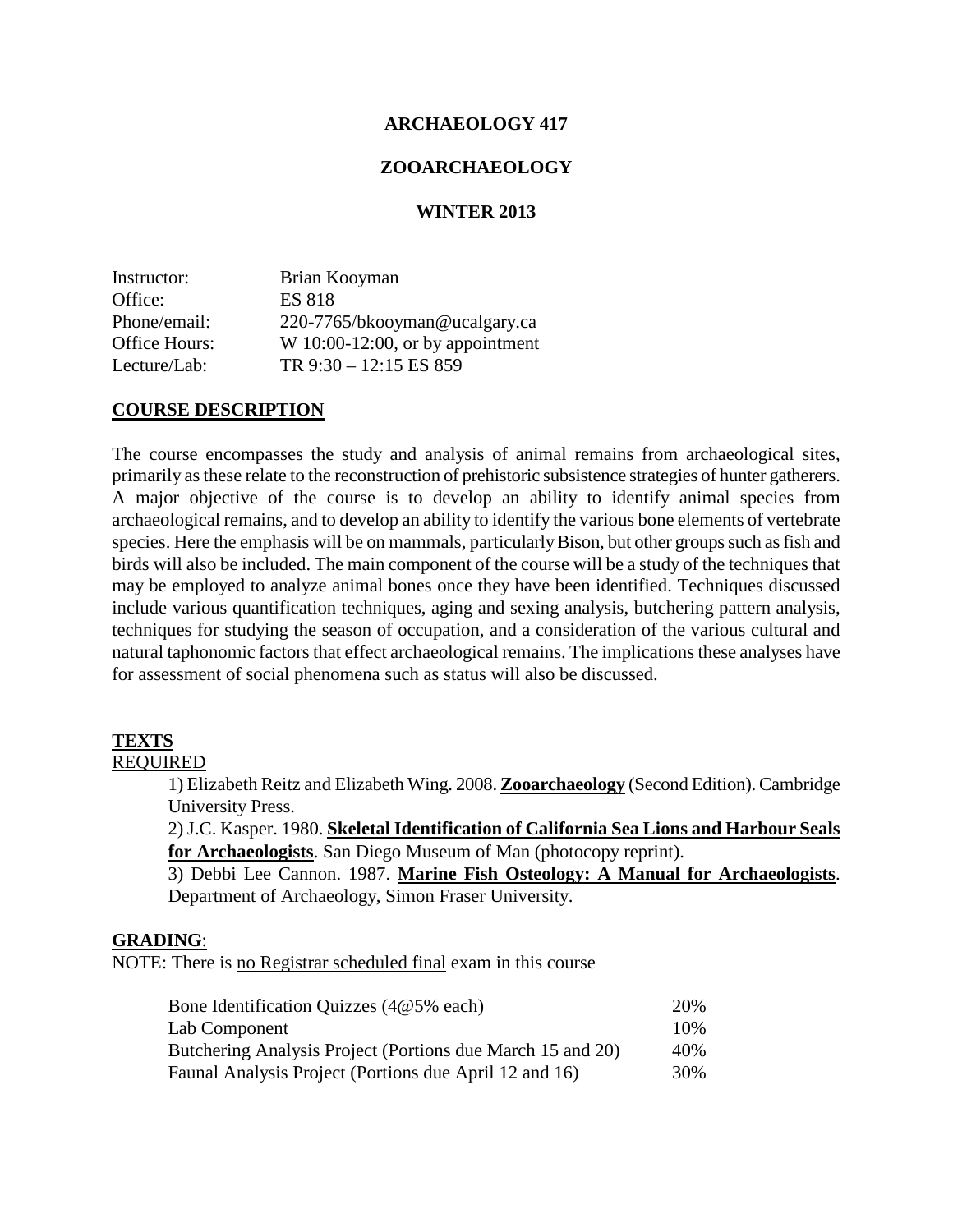# **Grading Scheme**

|       | $A/A + 87-100\%$ | C    | 63-66%   |
|-------|------------------|------|----------|
| $A -$ | 83-86%           | $C-$ | 59-62%   |
| $B+$  | 79-82%           | $D+$ | 55-58%   |
| B     | 75-78%           | D    | 50-54%   |
| $B -$ | 71-74%           | F    | $< 50\%$ |
| $C+$  | 67-70%           |      |          |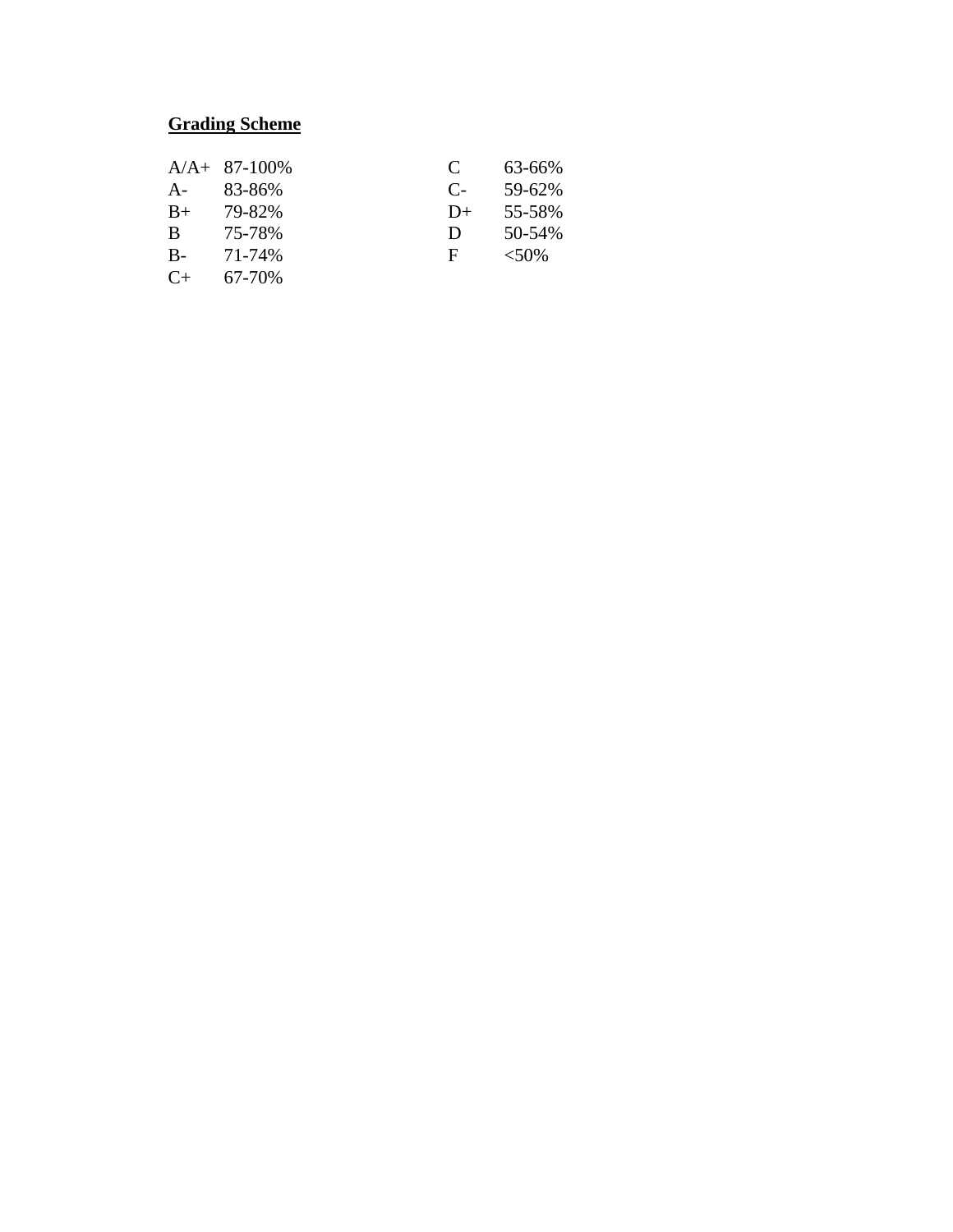# **ADDITIONAL CONTENT**

#### **Writing across the Curriculum**

Writing skills are not exclusive to English courses and, in fact, should cross all disciplines. The University supports the belief that throughout their University careers, students should be taught how to write well so that when they graduate their writing abilities will be far above the minimal standards required at entrance. Consistent with this belief, students are expected to do a substantial amount of writing in their University courses and, where appropriate, instructors can and may use writing and the grading thereof as a factor in the evaluation of student work. The services provided by the Writing Centre in the Effective Writing Office can be utilized by all undergraduate and graduate students who feel they require further assistance.

## **Academic Accommodation Policy**

The purpose of academic accommodation is to provide students with documented disabilities equal opportunity to master the essentials of a post-secondary education. Students with disabilities at the University of Calgary have met all admission requirements but may have done so with the use of accommodations. Similarly, they are expected to meet all academic and nonacademic requirements. Adaptive technology and other academic accommodations do not relieve students of their responsibility to develop the essential skills and abilities expected of all students.

Please refer to the following web link for detailed information: <http://www.ucalgary.ca/drc/node/71>

## **Disability Resource Centre Accommodations**

It is the responsibility of the student to request academic accommodations. If you are a student with a documented disability who may require academic accommodation and have not registered with the Disability Resource Centre, please contact their office at (403) 220-8237.

Students who have not registered with the Disability Resource Centre are not eligible for formal academic accommodation. Students are also required to discuss their needs with the instructor no later than fourteen (14) days after the start of the course.

## **Freedom of Information and Protection of Privacy Act**

The University of Calgary is committed to protecting the privacy of individuals who work and study at the University or who otherwise interact with the University in accordance with the standards set out in the Freedom of Information and Protection of Privacy Act.

Please refer to the following link for detailed information: <http://www.ucalgary.ca/legalservices/foip>

#### **Academic Misconduct**

Academic dishonesty is an unacceptable activity at the University of Calgary and students are **strongly advised** to read the Student Misconduct section of the University Calendar. Quite often, students are unaware of what constitutes academic dishonesty or plagiarism. The most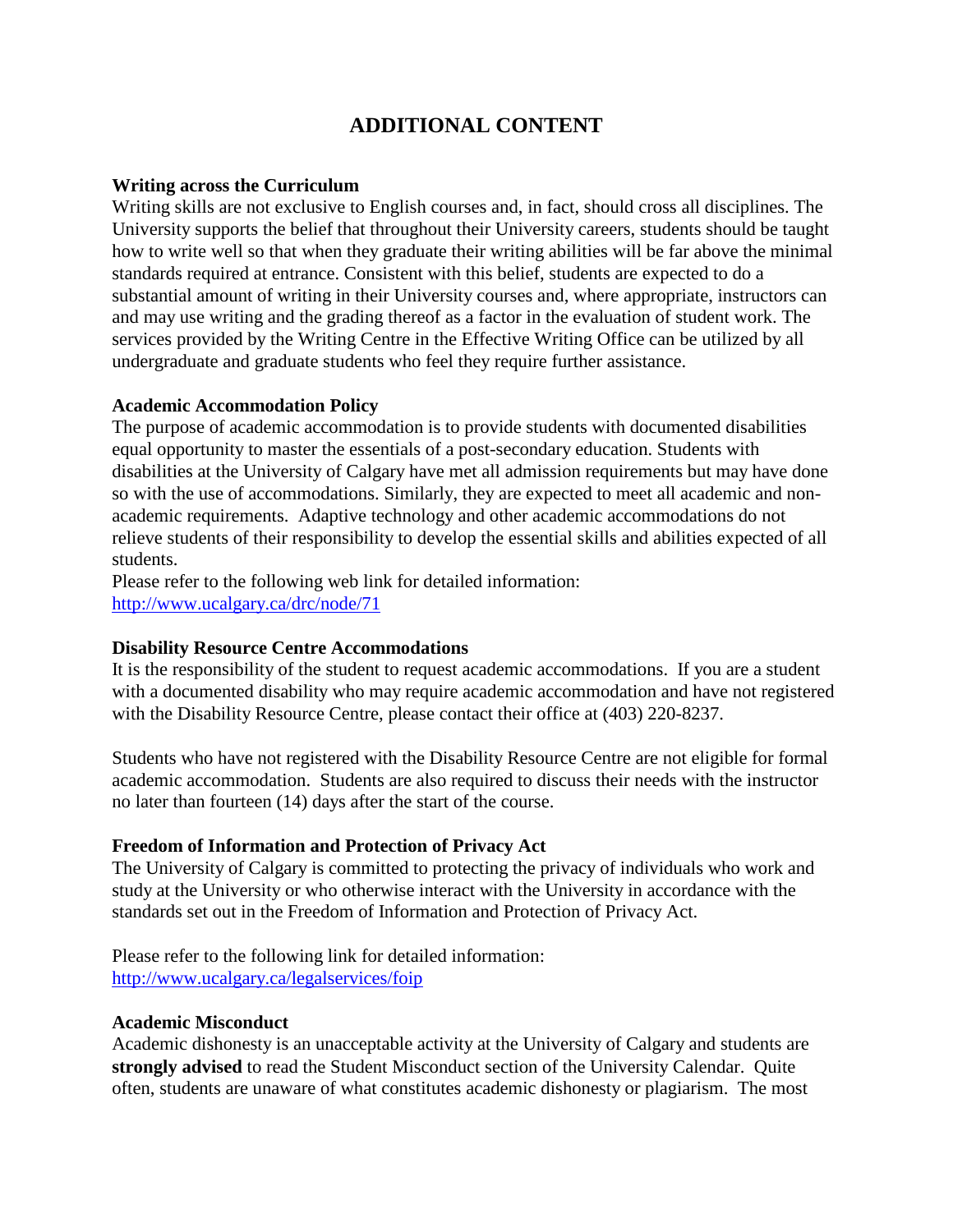common are:

- 1) Presenting another student's work as your own
- 2) Presenting an author's work or ideas as you own without proper referencing
- 3) Using work completed for another course

This activity will not be tolerated and students conducting themselves in this manner will be dealt with according to the procedures outlined in the University Calendar.

For detailed information on what constitutes academic misconduct, please refer to the following link:

<http://www.ucalgary.ca/pubs/calendar/current/k-2-1.html>

# **Plagiarism**

Plagiarism involves submitting or presenting work as if it were the student's own work when it is not. Any ideas or materials taken from another source written, electronic, or oral must be fully and formally acknowledged. Plagiarism includes but is not limited to:

(a) The work submitted or presented was done, in whole or in part, by an individual other than the one submitting or presenting the work (this includes having another impersonate the student or otherwise substituting the work of another for one's own in an examination or test),

(b) Parts of the work are taken from another source without reference to the original author,

(c) The whole work (e.g., an essay) is copied from another source, and/or,

(d) A student submits or presents work in one course which has also been submitted in another course (although it may be completely original with that student) without the knowledge of or prior agreement of the instructor involved.

While it is recognized that scholarly work often involves reference to the ideas, data and conclusions of other scholars, intellectual honesty requires that such references be explicitly and clearly noted. Plagiarism is an extremely serious academic offence. It is recognized that clause (d) does not prevent a graduate student incorporating work previously done by him or her in a thesis or dissertation.

# **Emergency Evacuation Assembly Points**

In the event of an emergency that requires evacuation, please refer to the following link to become familiar with the assembly points for the class: <http://www.ucalgary.ca/emergencyplan/assemblypoints>

# **Safewalk Information**

Campus Security, in partnership with the Students' Union, provides the Safewalk service, 24 hours a day to any location on Campus including the LRT, parking lots, bus zones and University residences. Contact Campus Security at (403) 220-5333 or use a help phone, and Safewalkers or a Campus Security Officer will accompany you to your campus destination.

# **Faculty of Arts Program Advising and Student Information Resources**

• Have a question, but not sure where to start? The new Faculty of Arts Program Information Centre (PIC) is your information resource for everything in Arts! Drop in at SS102, call us at 403-220-3580 or email us at [artsads@ucalgary.ca.](mailto:artsads@ucalgary.ca) You can also visit the